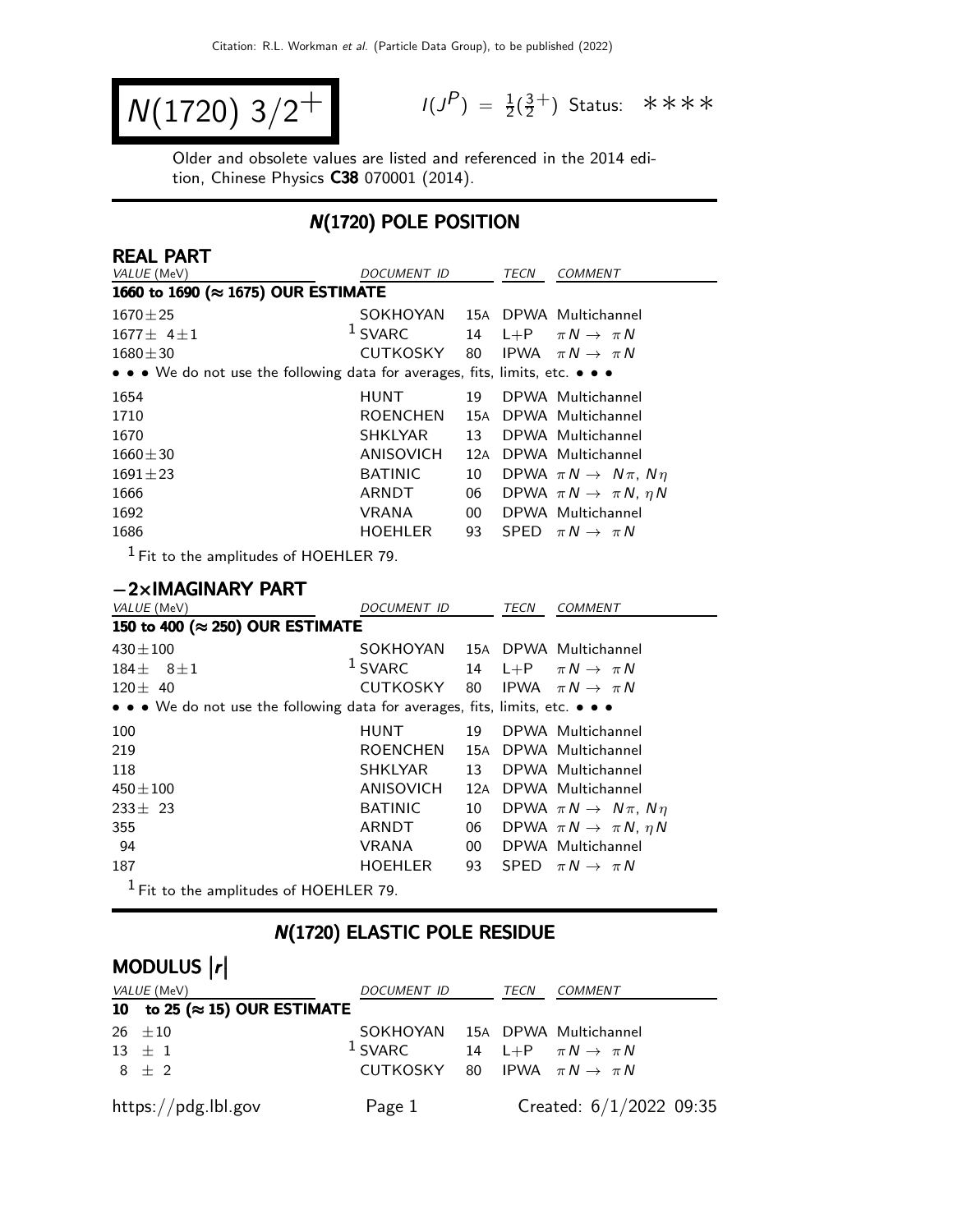• • • We do not use the following data for averages, fits, limits, etc. • • •

| 4.2      | ROENCHEN 15A DPWA Multichannel    |  |                                                |
|----------|-----------------------------------|--|------------------------------------------------|
| 12       | SHKLYAR 13 DPWA Multichannel      |  |                                                |
| $22 + 8$ | ANISOVICH 12A DPWA Multichannel   |  |                                                |
| 20       | BATINIC                           |  | 10 DPWA $\pi\,N \rightarrow\,N\,\pi,\,N\,\eta$ |
| 25       | ARNDT                             |  | 06 DPWA $\pi N \rightarrow \pi N$ , $\eta N$   |
| 15       | HOEHLER 93 SPED $\pi N \to \pi N$ |  |                                                |
|          |                                   |  |                                                |

1 Fit to the amplitudes of HOEHLER 79.

## PHASE θ

| VALUE $(^\circ)$                                                              | DOCUMENT ID                    |                 | TECN | <b>COMMENT</b>                               |
|-------------------------------------------------------------------------------|--------------------------------|-----------------|------|----------------------------------------------|
| $-160$ to $-100$ ( $\approx -130$ ) OUR ESTIMATE                              |                                |                 |      |                                              |
| $-100\pm 25$                                                                  | SOKHOYAN 15A DPWA Multichannel |                 |      |                                              |
| $-115\pm 31\pm 2$                                                             | $1$ SVARC                      |                 |      | 14 L+P $\pi N \rightarrow \pi N$             |
| $-160 + 30$                                                                   | CUTKOSKY                       |                 |      | 80 IPWA $\pi N \rightarrow \pi N$            |
| • • • We do not use the following data for averages, fits, limits, etc. • • • |                                |                 |      |                                              |
| $-47$                                                                         | <b>ROENCHEN</b>                |                 |      | 15A DPWA Multichannel                        |
| $-45$                                                                         | SHKLYAR                        | 13 <sup>7</sup> |      | DPWA Multichannel                            |
| $-115 + 30$                                                                   | ANISOVICH                      |                 |      | 12A DPWA Multichannel                        |
| $-109$                                                                        | <b>BATINIC</b>                 | 10              |      | DPWA $\pi N \rightarrow N \pi$ , $N \eta$    |
| $-94$                                                                         | ARNDT                          |                 |      | 06 DPWA $\pi N \rightarrow \pi N$ , $\eta N$ |
| $1$ Fit to the amplitudes of HOEHLER 79.                                      |                                |                 |      |                                              |

### N(1720) INELASTIC POLE RESIDUE

The "normalized residue" is the residue divided by  $\Gamma_{pole}/2$ .

### Normalized residue in  $N\pi \rightarrow N(1720) \rightarrow N\eta$

| <i>MODULUS</i>                                                        | PHASE $(^\circ)$                                                                 | DOCUMENT ID TECN COMMENT        |  |  |                           |
|-----------------------------------------------------------------------|----------------------------------------------------------------------------------|---------------------------------|--|--|---------------------------|
| $0.03 \pm 0.02$                                                       |                                                                                  | ANISOVICH 12A DPWA Multichannel |  |  |                           |
|                                                                       | • • • We do not use the following data for averages, fits, limits, etc. • • •    |                                 |  |  |                           |
| 0.007                                                                 | 106                                                                              | ROENCHEN 15A DPWA Multichannel  |  |  |                           |
|                                                                       | Normalized residue in $N\pi \rightarrow N(1720) \rightarrow AK$                  |                                 |  |  |                           |
|                                                                       | MODULUS PHASE (°) DOCUMENT ID TECN COMMENT                                       |                                 |  |  |                           |
|                                                                       | $0.06 \pm 0.04$ -150 $\pm$ 45 ANISOVICH 12A DPWA Multichannel                    |                                 |  |  |                           |
|                                                                       | • • • We do not use the following data for averages, fits, limits, etc. • • •    |                                 |  |  |                           |
| 0.011                                                                 | $-70$                                                                            | ROENCHEN 15A DPWA Multichannel  |  |  |                           |
| Normalized residue in $N\pi \rightarrow N(1720) \rightarrow \Sigma K$ |                                                                                  |                                 |  |  |                           |
| MODULUS                                                               | PHASE $(^\circ)$                                                                 | DOCUMENT ID TECN COMMENT        |  |  |                           |
|                                                                       | • • • We do not use the following data for averages, fits, limits, etc. • • •    |                                 |  |  |                           |
| 0.002                                                                 | 79                                                                               | ROENCHEN 15A DPWA Multichannel  |  |  |                           |
|                                                                       | Normalized residue in $N\pi \rightarrow N(1720) \rightarrow \Delta \pi$ , P-wave |                                 |  |  |                           |
|                                                                       | MODULUS PHASE (°) DOCUMENT ID TECN COMMENT                                       |                                 |  |  |                           |
|                                                                       | $0.28 \pm 0.09$ 95 $\pm$ 30                                                      | SOKHOYAN 15A DPWA Multichannel  |  |  |                           |
|                                                                       | • • • We do not use the following data for averages, fits, limits, etc. • • •    |                                 |  |  |                           |
| $0.29 \pm 0.08$ 80 $\pm$ 40                                           |                                                                                  | ANISOVICH 12A DPWA Multichannel |  |  |                           |
| https://pdg.lbl.gov                                                   |                                                                                  | Page 2                          |  |  | Created: $6/1/2022$ 09:35 |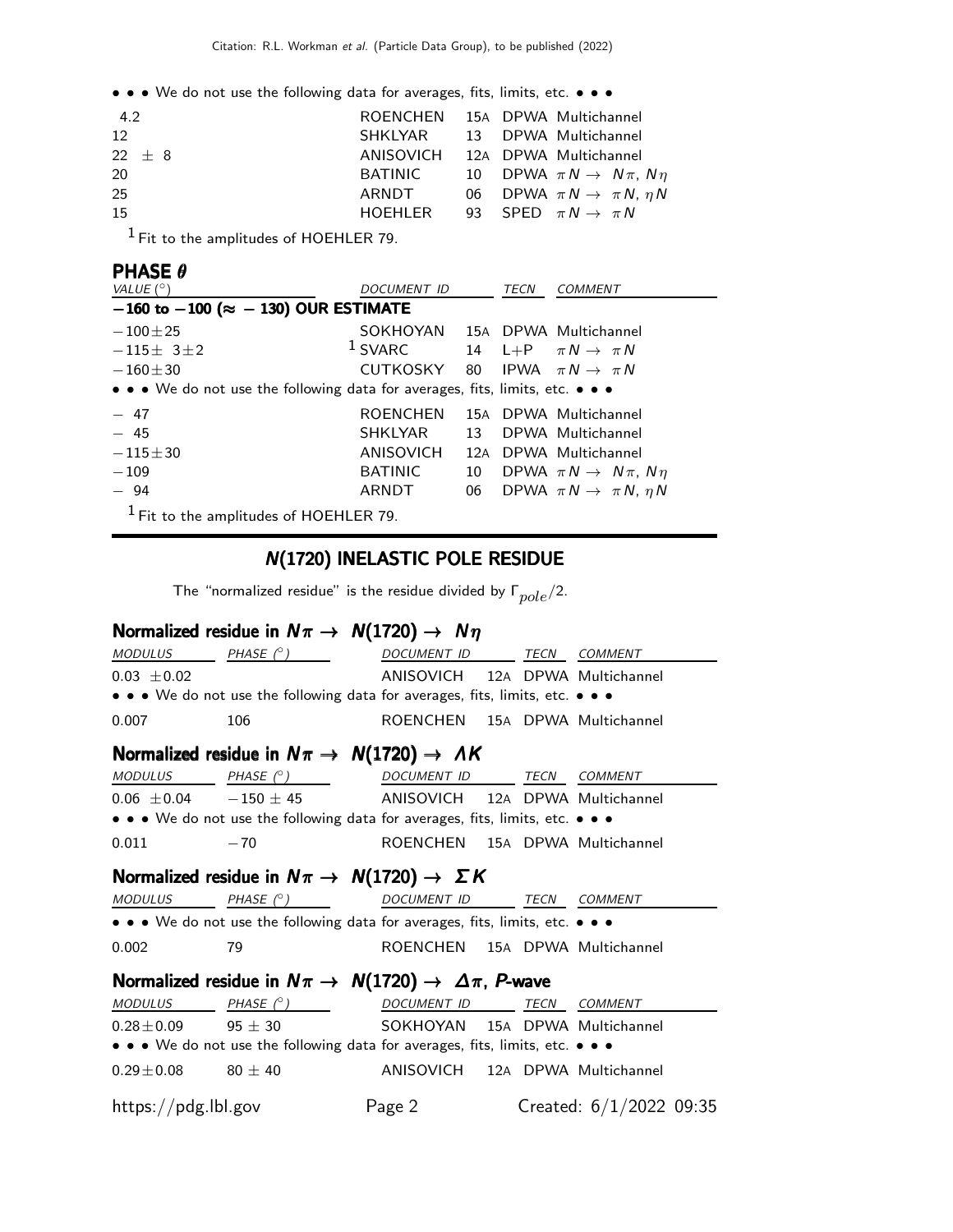## Normalized residue in  $N\pi \to N(1720) \to \Delta \pi$ , F-wave

| <i>MODULUS</i>  | PHASE $(^\circ)$                                                                                                      | <i>DOCUMENT ID</i>              | TECN | COMMENT |
|-----------------|-----------------------------------------------------------------------------------------------------------------------|---------------------------------|------|---------|
| $0.07 \pm 0.05$ |                                                                                                                       | SOKHOYAN 15A DPWA Multichannel  |      |         |
|                 | $\bullet \bullet \bullet$ We do not use the following data for averages, fits, limits, etc. $\bullet \bullet \bullet$ |                                 |      |         |
| $0.03 \pm 0.03$ |                                                                                                                       | ANISOVICH 12A DPWA Multichannel |      |         |

# Normalized residue in  $N\pi \rightarrow N(1720) \rightarrow N\sigma$

| <i>MODULUS</i>  | PHASE $(^\circ)$ | <i>DOCUMENT ID</i> | <b>TFCN</b> | <i>COMMENT</i>        |
|-----------------|------------------|--------------------|-------------|-----------------------|
| $0.08 \pm 0.04$ | $-110 + 35$      | SOKHOYAN           |             | 15A DPWA Multichannel |

## Normalized residue in  $N\pi \rightarrow N(1720) \rightarrow N(1520)\pi$ , S-wave

| <i>MODULUS</i> | PHASE (° ) | <i>DOCUMENT ID</i> | TFCN | COMMENT               |
|----------------|------------|--------------------|------|-----------------------|
| $0.05\pm0.04$  | undefined  | SOKHOYAN           |      | 15A DPWA Multichannel |

## N(1720) BREIT-WIGNER MASS

| VALUE (MeV)                                                                   | DOCUMENT ID                    |     | TECN | <b>COMMENT</b>                               |  |
|-------------------------------------------------------------------------------|--------------------------------|-----|------|----------------------------------------------|--|
| to 1750 (≈ 1720) OUR ESTIMATE<br>1680                                         |                                |     |      |                                              |  |
| 1745<br>士<br>- 6                                                              | GOLOVATCH 19                   |     |      | DPWA $\gamma p \rightarrow \pi^+ \pi^- p$    |  |
| 1711<br>$\pm$ 4                                                               | $1$ HUNT                       | 19  |      | DPWA Multichannel                            |  |
| $1690 \pm 30$                                                                 | SOKHOYAN 15A DPWA Multichannel |     |      |                                              |  |
| 1700<br>$\pm$ 10                                                              | $1$ SHKLYAR                    | 13  |      | DPWA Multichannel                            |  |
| 1763.8 $\pm$<br>4.6                                                           | ARNDT                          | 06  |      | DPWA $\pi N \rightarrow \pi N$ , $\eta N$    |  |
| $1700 \pm 50$                                                                 | CUTKOSKY                       | 80  |      | IPWA $\pi N \rightarrow \pi N$               |  |
| $1710 \pm 20$                                                                 | HOEHLER                        | 79  |      | IPWA $\pi N \rightarrow \pi N$               |  |
| • • • We do not use the following data for averages, fits, limits, etc. • • • |                                |     |      |                                              |  |
| 1748<br>$\pm$ 5                                                               | <sup>2</sup> MOKEEV            |     |      | 20 DPWA $\gamma p \rightarrow \pi^+ \pi^- p$ |  |
| $1725 \pm 10$                                                                 | <sup>3</sup> MOKEEV            |     |      | 20 DPWA $\gamma p \rightarrow \pi^+ \pi^- p$ |  |
| $\begin{array}{r} + 70 \\ - 35 \end{array}$<br>1690                           | ANISOVICH                      | 12A |      | DPWA Multichannel                            |  |
| 1720<br>$\pm$ 5                                                               | <sup>1</sup> SHRESTHA          |     |      | 12A DPWA Multichannel                        |  |
| 1720<br>$\pm$ 18                                                              | <b>BATINIC</b>                 | 10  |      | DPWA $\pi N \rightarrow N \pi$ , $N \eta$    |  |
| 1705<br>± 10                                                                  | PENNER                         | 02C |      | DPWA Multichannel                            |  |
| 1716<br>±112                                                                  | VRANA                          | 00  |      | DPWA Multichannel                            |  |
| $1$ Statistical error only.                                                   |                                |     |      |                                              |  |
| $2$ State a) of two states seen by the CLAS collaboration.                    |                                |     |      |                                              |  |

State b) of two states seen by the CLAS collaboration.

### N(1720) BREIT-WIGNER WIDTH

| <i>VALUE</i> (MeV)                       | DOCUMENT ID                            |  |  |                                                | TECN | COMMENT |
|------------------------------------------|----------------------------------------|--|--|------------------------------------------------|------|---------|
| 150 to 400 ( $\approx$ 250) OUR ESTIMATE |                                        |  |  |                                                |      |         |
| $116 \pm 27$                             |                                        |  |  | GOLOVATCH 19 DPWA $\gamma p \to \pi^+ \pi^- p$ |      |         |
| $229 \pm 22$                             | <sup>1</sup> HUNT 19 DPWA Multichannel |  |  |                                                |      |         |
| 420 $\pm$ 80                             | SOKHOYAN 15A DPWA Multichannel         |  |  |                                                |      |         |
| $152 \pm 2$                              | $1$ SHKLYAR $13$ DPWA Multichannel     |  |  |                                                |      |         |
| $210 \pm 22$                             | ARNDT                                  |  |  | 06 DPWA $\pi N \rightarrow \pi N$ , $\eta N$   |      |         |
| $125 \pm 70$                             | CUTKOSKY                               |  |  | 80 IPWA $\pi N \rightarrow \pi N$              |      |         |
| $190 \pm 30$                             | HOEHLER                                |  |  | 79 IPWA $\pi N \rightarrow \pi N$              |      |         |
| https://pdg.lbl.gov                      | Page 3                                 |  |  | Created: $6/1/2022$ 09:35                      |      |         |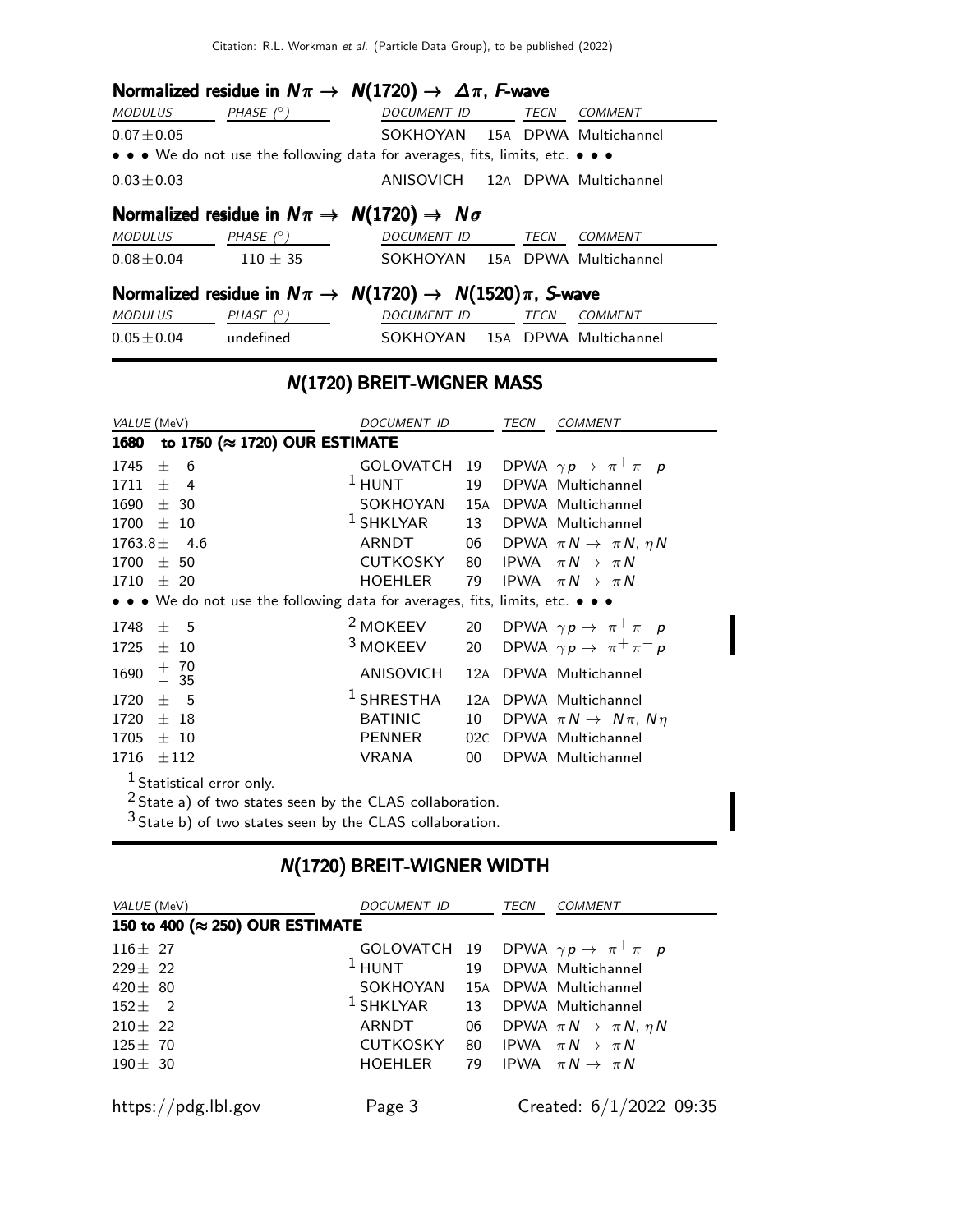| • • • We do not use the following data for averages, fits, limits, etc. • • • |                                                                  |  |  |                                              |  |
|-------------------------------------------------------------------------------|------------------------------------------------------------------|--|--|----------------------------------------------|--|
| $114 \pm 6$                                                                   | <sup>2</sup> MOKEEV 20 DPWA $\gamma p \rightarrow \pi^+ \pi^- p$ |  |  |                                              |  |
| $120 \pm 6$                                                                   | <sup>3</sup> MOKEEV 20 DPWA $\gamma p \rightarrow \pi^+ \pi^- p$ |  |  |                                              |  |
| $420 \pm 100$                                                                 | ANISOVICH 12A DPWA Multichannel                                  |  |  |                                              |  |
| $200 \pm 20$                                                                  | $1$ SHRESTHA                                                     |  |  | 12A DPWA Multichannel                        |  |
| $244 \pm 28$                                                                  | <b>BATINIC</b>                                                   |  |  | 10 DPWA $\pi N \rightarrow N \pi$ , $N \eta$ |  |
| $237 \pm 73$                                                                  | PENNER                                                           |  |  | 02C DPWA Multichannel                        |  |
| $121 \pm 39$                                                                  | VRANA                                                            |  |  | 00 DPWA Multichannel                         |  |
| <sup>1</sup> Statistical error only.                                          |                                                                  |  |  |                                              |  |
| $2$ State a) of two states seen by the CLAS collaboration.                    |                                                                  |  |  |                                              |  |
| $3$ State b) of two states seen by the CLAS collaboration.                    |                                                                  |  |  |                                              |  |

# N(1720) DECAY MODES

The following branching fractions are our estimates, not fits or averages.

|                         | Mode                                    | Fraction $(\Gamma_i/\Gamma)$ |
|-------------------------|-----------------------------------------|------------------------------|
| $\Gamma_1$              | $N\pi$                                  | $8 - 14 \%$                  |
| $\Gamma_2$              | $N\eta$                                 | $1 - 5 \%$                   |
| $\Gamma_3$              | $N\omega$                               | $12 - 40 \%$                 |
| $\Gamma_4$              | $\Lambda K$                             | $4 - 19 \%$                  |
| $\Gamma_{5}$            | $N\pi\pi$                               | $>50\%$                      |
| $\Gamma_6$              | $\Delta(1232)\pi$                       | 47-89 %                      |
| $\Gamma_7$              | $\Delta(1232)\,\pi$ , $\,P\text{-wave}$ | 47-77 %                      |
| $\Gamma_8$              | $\Delta(1232)\,\pi$ , F-wave            | $<$ 12 %                     |
| $\Gamma$ <sub>9</sub>   | $N \rho$                                |                              |
| $\Gamma_{10}$           | $N \rho$ , $S=1/2$ , P-wave             | $1 - 2 \%$                   |
|                         | $\Gamma_{11}$ $N\sigma$                 | $2 - 14 \%$                  |
|                         | $\Gamma_{12}$ $N(1440)\pi$              | ${<}2\%$                     |
|                         | $\Gamma_{13}$ $N(1520)\pi$ , S-wave     | $1 - 5 \%$                   |
| $\Gamma_{14}$ $p\gamma$ |                                         | $0.05 - 0.25 \%$             |
|                         | $\Gamma_{15}$ $p\gamma$ , helicity=1/2  | $0.05 - 0.15 \%$             |
|                         | $\Gamma_{16}$ $p\gamma$ , helicity=3/2  | $0.002 - 0.16 %$             |
| $\Gamma_{17}$ $n\gamma$ |                                         | $0.0 - 0.016$ %              |
|                         | $\Gamma_{18}$ $n\gamma$ , helicity=1/2  | $0.0 - 0.01 \%$              |
|                         | $\Gamma_{19}$ $n\gamma$ , helicity=3/2  | $0.0 - 0.015 \%$             |

# N(1720) BRANCHING RATIOS

| $\Gamma(N\pi)/\Gamma_{\rm total}$    |                                |    |             |                                           |  |
|--------------------------------------|--------------------------------|----|-------------|-------------------------------------------|--|
| VALUE $(\% )$                        | DOCUMENT ID                    |    | <b>TECN</b> | <b>COMMENT</b>                            |  |
| 8 to 14 ( $\approx$ 11) OUR ESTIMATE |                                |    |             |                                           |  |
| $18 \pm 2$                           | $1$ HUNT                       | 19 |             | DPWA Multichannel                         |  |
| $11 \pm 4$                           | SOKHOYAN 15A DPWA Multichannel |    |             |                                           |  |
| $17 \pm 2$                           | $1$ SHKLYAR                    | 13 |             | DPWA Multichannel                         |  |
| $9.4 \pm 0.5$                        | ARNDT                          | 06 |             | DPWA $\pi N \rightarrow \pi N$ , $\eta N$ |  |
| $10 \pm 4$                           | <b>CUTKOSKY</b>                | 80 |             | IPWA $\pi N \rightarrow \pi N$            |  |
| 14 $\pm$ 3                           | <b>HOEHLER</b>                 | 79 |             | IPWA $\pi N \rightarrow \pi N$            |  |
| https://pdg.lbl.gov                  | Page 4                         |    |             | Created: $6/1/2022$ 09:35                 |  |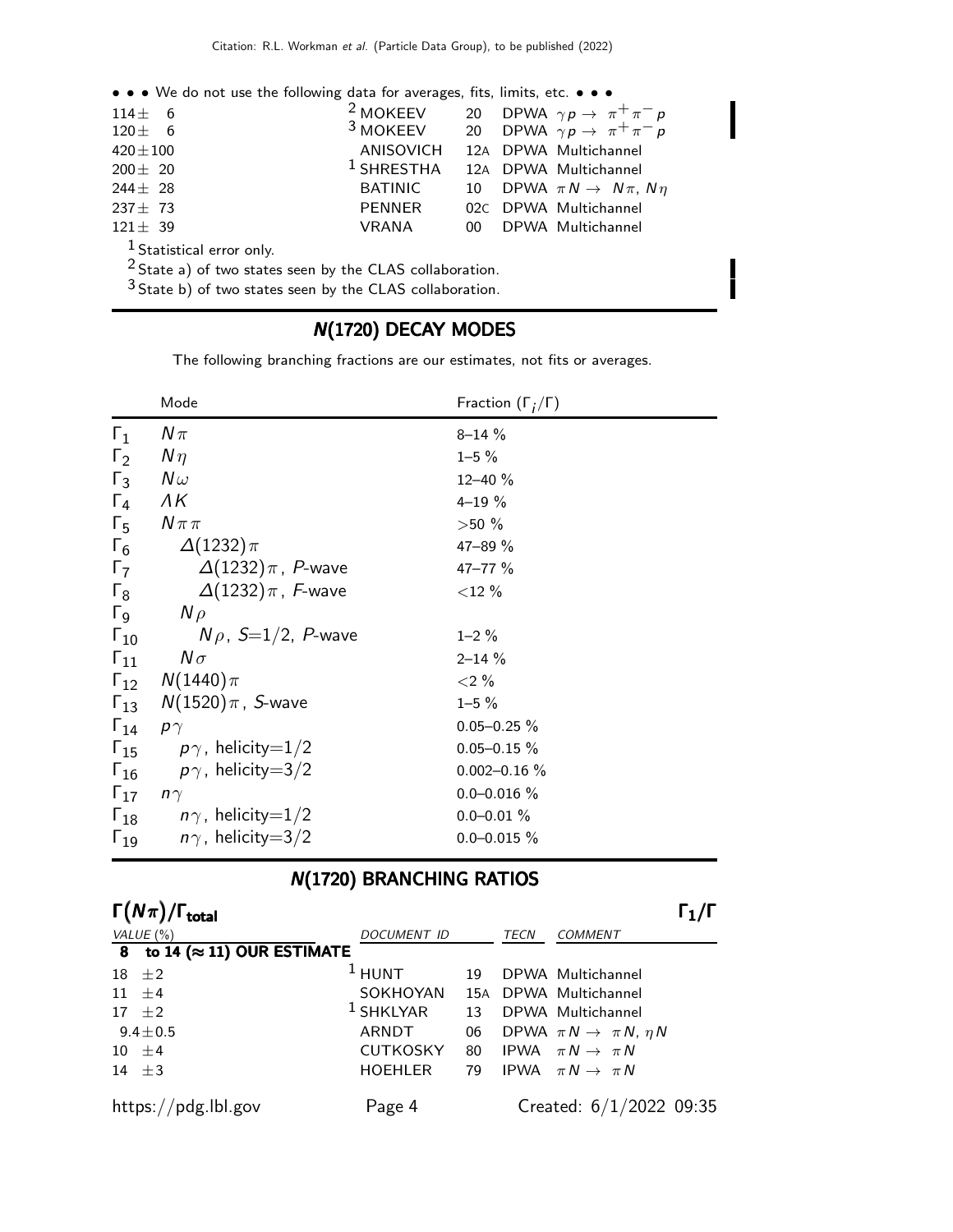• • • We do not use the following data for averages, fits, limits, etc. • • •

| $10 \pm 5$                 | ANISOVICH 12A DPWA Multichannel             |  |                                              |
|----------------------------|---------------------------------------------|--|----------------------------------------------|
| $13.6 \pm 0.6$             | <sup>1</sup> SHRESTHA 12A DPWA Multichannel |  |                                              |
| $18 + 3$                   | BATINIC                                     |  | 10 DPWA $\pi N \rightarrow N \pi$ , $N \eta$ |
| $17 + 2$                   | PENNER                                      |  | 02C DPWA Multichannel                        |
| $5 + 5$                    | VRANA                                       |  | 00 DPWA Multichannel                         |
| $1$ constant in the $\sim$ |                                             |  |                                              |

#### 1 Statistical error only.

#### Γ $(Nη)/\Gamma_{\text{total}}$  Γ $_2/\Gamma$ /Γ $_{\rm total}$ Γ $_{\rm 2/}$ Γ

VALUE (%)  $DOCUMENT$  ID TECN COMMENT 1 to 5 ( $\approx$  3) OUR ESTIMATE 3  $\pm$ 2 MUELLER 20 DPWA Multichannel  $3.8 \pm 0.5$ <sup>1</sup> HUNT 19 DPWA Multichannel < 1 SHKLYAR 13 DPWA Multichannel 3 ±2 ANISOVICH 12<sup>A</sup> DPWA Multichannel • • • We do not use the following data for averages, fits, limits, etc. • • •  $< 1$ 1 SHRESTHA 12<sup>A</sup> DPWA Multichannel 0  $\pm 1$  BATINIC 10 DPWA  $\pi N \to N \pi$ ,  $N \eta$ 10  $\pm$ 7 THOMA 08 DPWA Multichannel 0.2 $\pm$ 0.2 PENNER 02C DPWA Multichannel 4  $\pm 1$  VRANA 00 DPWA Multichannel <sup>1</sup> Statistical error only.

| $\Gamma(N\omega)/\Gamma_{\rm total}$ |                                |      |                | $\Gamma_3/\Gamma$ |
|--------------------------------------|--------------------------------|------|----------------|-------------------|
| VALUE (%)                            | DOCUMENT ID                    | TECN | <i>COMMENT</i> |                   |
| $26 \pm 14$                          | DENISENKO 16 DPWA Multichannel |      |                |                   |

| $\Gamma(\Lambda K)/\Gamma_{\rm total}$                                        |                                             |    |             |                       |  |
|-------------------------------------------------------------------------------|---------------------------------------------|----|-------------|-----------------------|--|
| VALUE $(\% )$                                                                 | DOCUMENT ID                                 |    | <b>TECN</b> | <b>COMMENT</b>        |  |
| 4-19 % OUR ESTIMATE                                                           |                                             |    |             |                       |  |
| $16 \pm 3$                                                                    | $1$ HUNT                                    | 19 |             | DPWA Multichannel     |  |
| $4.3 \pm 0.4$                                                                 | SHKLYAR                                     |    |             | 05 DPWA Multichannel  |  |
| • • • We do not use the following data for averages, fits, limits, etc. • • • |                                             |    |             |                       |  |
| $2.8 \pm 0.4$                                                                 | <sup>1</sup> SHRESTHA 12A DPWA Multichannel |    |             |                       |  |
| $12 \pm 9$                                                                    | THOMA                                       | 08 |             | DPWA Multichannel     |  |
| 9 $\pm 3$                                                                     | <b>PENNER</b>                               |    |             | 02C DPWA Multichannel |  |
| <sup>1</sup> Statistical error only.                                          |                                             |    |             |                       |  |

#### $\Gamma(N\pi\pi)/\Gamma_{\rm total}$  Γ<sub>5</sub>/Γ total and the set of the set of the set of the set of the set of the set of the set of the set of the set of t VALUE (%) DOCUMENT ID TECN COMMENT >50 % OUR ESTIMATE  $84 \pm 16$  GOLOVATCH 19 DPWA  $\gamma p \rightarrow \pi^+ \pi^- p$  $\Gamma(\Delta(1232)\pi)/\Gamma_{\rm total}$  Γ<sub>6</sub>/Γ VALUE (%) DOCUMENT ID TECN COMMENT • • • We do not use the following data for averages, fits, limits, etc. • • • 45±8 <sup>1</sup> MOKEEV 20 DPWA  $\gamma p \to \pi^+ \pi^- p$ <br><sup>2</sup> MOKEEV 20 DPWA  $\gamma p \to \pi^+ \pi^- p$ 54±8 20 DPWA  $\gamma p \rightarrow \pi^+ \pi^- p$  $<sup>1</sup>$  State a) of two states seen by the CLAS collaboration.</sup>

 $2$  State b) of two states seen by the CLAS collaboration.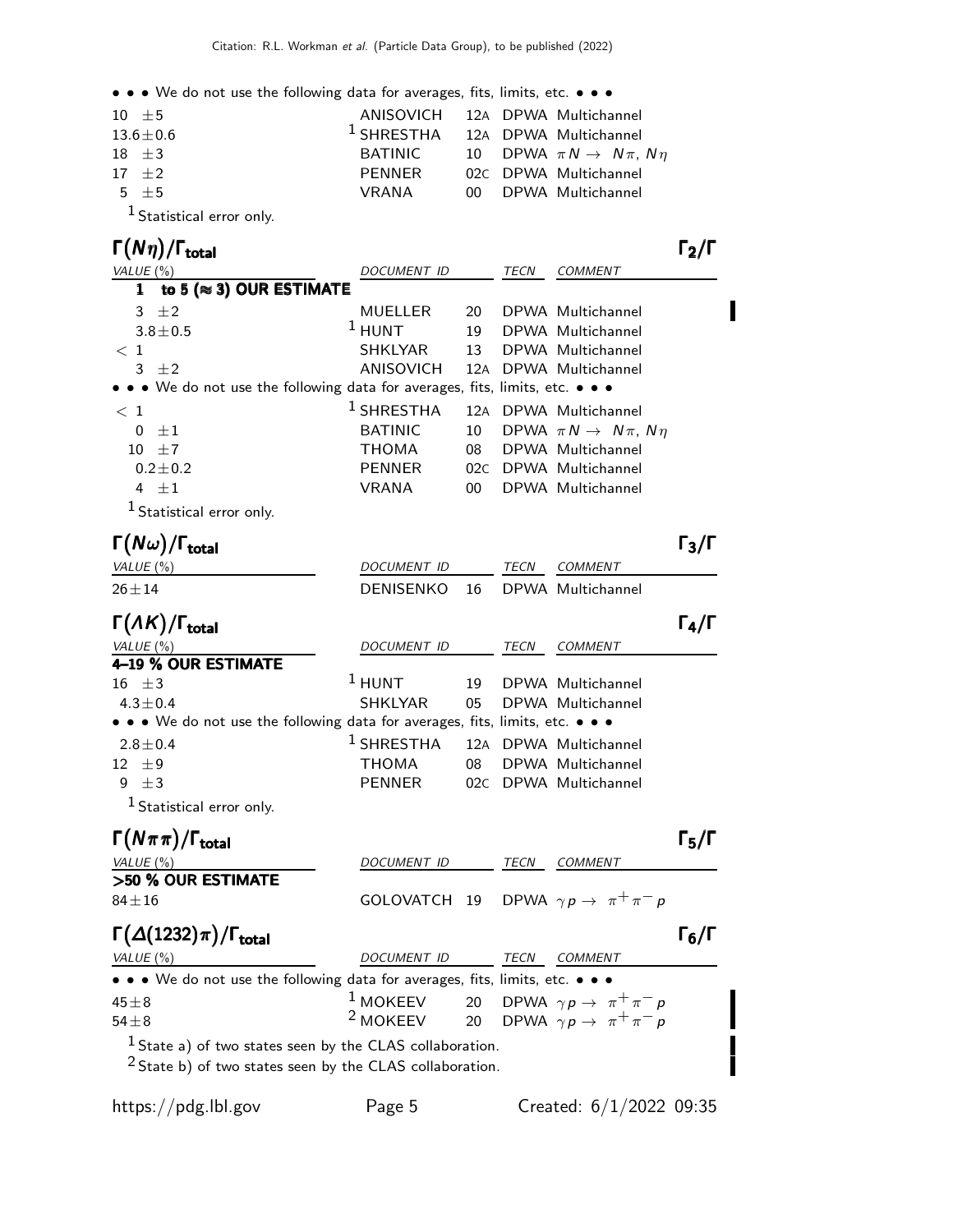| $\Gamma(\Delta(1232)\pi, P$ -wave)/ $\Gamma_{\text{total}}$                   |               |    |             |                                                                  | $\mathsf{I}_7/\mathsf{F}$ |
|-------------------------------------------------------------------------------|---------------|----|-------------|------------------------------------------------------------------|---------------------------|
| VALUE $(\%)$                                                                  | DOCUMENT ID   |    | <b>TECN</b> | <b>COMMENT</b>                                                   |                           |
| $62 + 15$                                                                     | SOKHOYAN      |    |             | 15A DPWA Multichannel                                            |                           |
| • • • We do not use the following data for averages, fits, limits, etc. • • • |               |    |             |                                                                  |                           |
| $75 + 15$                                                                     | ANISOVICH     |    |             | 12A DPWA Multichannel                                            |                           |
| $\Gamma(\Delta(1232)\pi, F$ -wave)/ $\Gamma_{\text{total}}$                   |               |    |             |                                                                  | $\Gamma_8/\Gamma$         |
| VALUE $(\%)$                                                                  | DOCUMENT ID   |    | TECN        | <b>COMMENT</b>                                                   |                           |
| $6 \pm 6$                                                                     | SOKHOYAN      |    |             | 15A DPWA Multichannel                                            |                           |
| $\Gamma(N\rho)/\Gamma_{\rm total}$                                            |               |    |             |                                                                  | Г9/Г                      |
| VALUE $(\%)$                                                                  | DOCUMENT ID   |    | TECN        | COMMENT                                                          |                           |
| • • • We do not use the following data for averages, fits, limits, etc. • • • |               |    |             |                                                                  |                           |
| $38\pm8$                                                                      |               |    |             | <sup>1</sup> MOKEEV 20 DPWA $\gamma p \rightarrow \pi^+ \pi^- p$ |                           |
| $7 + 3$                                                                       |               |    |             | <sup>2</sup> MOKEEV 20 DPWA $\gamma p \rightarrow \pi^+ \pi^- p$ |                           |
| $1$ State a) of two states seen by the CLAS collaboration.                    |               |    |             |                                                                  |                           |
| <sup>2</sup> State b) of two states seen by the CLAS collaboration.           |               |    |             |                                                                  |                           |
| $\Gamma(N\rho, S=1/2, P$ -wave)/ $\Gamma_{\text{total}}$                      |               |    |             |                                                                  | $\Gamma_{10}/\Gamma$      |
| VALUE $(\% )$                                                                 | DOCUMENT ID   |    | <b>TECN</b> | <b>COMMENT</b>                                                   |                           |
| $1.4 + 0.5$                                                                   | $^1$ SHRESTHA |    |             | 12A DPWA Multichannel                                            |                           |
| • • • We do not use the following data for averages, fits, limits, etc. • • • |               |    |             |                                                                  |                           |
| 91 $\pm 1$                                                                    | <b>VRANA</b>  | 00 |             | DPWA Multichannel                                                |                           |

1 Statistical error only.

| $\Gamma(N\sigma)/\Gamma_{\rm total}$                   |                    |      |                       | $\Gamma_{11}/\Gamma$ |
|--------------------------------------------------------|--------------------|------|-----------------------|----------------------|
| VALUE $(\% )$                                          | <b>DOCUMENT ID</b> | TECN | COMMENT               |                      |
| $8\pm 6$                                               | SOKHOYAN           |      | 15A DPWA Multichannel |                      |
| $\Gamma(N(1440)\pi)/\Gamma_{\rm total}$                |                    |      |                       | $\Gamma_{12}/\Gamma$ |
| VALUE $(\%)$                                           | <b>DOCUMENT ID</b> | TECN | COMMENT               |                      |
| $\langle 2$                                            | SOKHOYAN           |      | 15A DPWA Multichannel |                      |
| $\Gamma(N(1520)\pi, S$ -wave)/ $\Gamma_{\text{total}}$ |                    |      |                       | $\Gamma_{13}/\Gamma$ |
| VALUE $(\%)$                                           | <i>DOCUMENT ID</i> | TECN | <b>COMMENT</b>        |                      |
| $3 + 2$                                                | SOKHOYAN           |      | 15A DPWA Multichannel |                      |

# N(1720) PHOTON DECAY AMPLITUDES AT THE POLE

## $N(1720) \rightarrow p\gamma$ , helicity-1/2 amplitude  $A_{1/2}$

| MODULUS (GeV <sup>-1/2</sup> )                                                | PHASE $(^\circ)$ | DOCUMENT ID                    |    | <i>TECN</i> | COMMENT |  |  |
|-------------------------------------------------------------------------------|------------------|--------------------------------|----|-------------|---------|--|--|
| $0.115 \pm 0.045$                                                             | $0 \pm 35$       | SOKHOYAN 15A DPWA Multichannel |    |             |         |  |  |
| $0.051 + 0.005$                                                               | $57^{+9}_{-4}$   | ROENCHEN                       | 14 | <b>DPWA</b> |         |  |  |
| • • • We do not use the following data for averages, fits, limits, etc. • • • |                  |                                |    |             |         |  |  |
| 0.039                                                                         | 5.3              | ROENCHEN 15A DPWA Multichannel |    |             |         |  |  |
|                                                                               |                  |                                |    |             |         |  |  |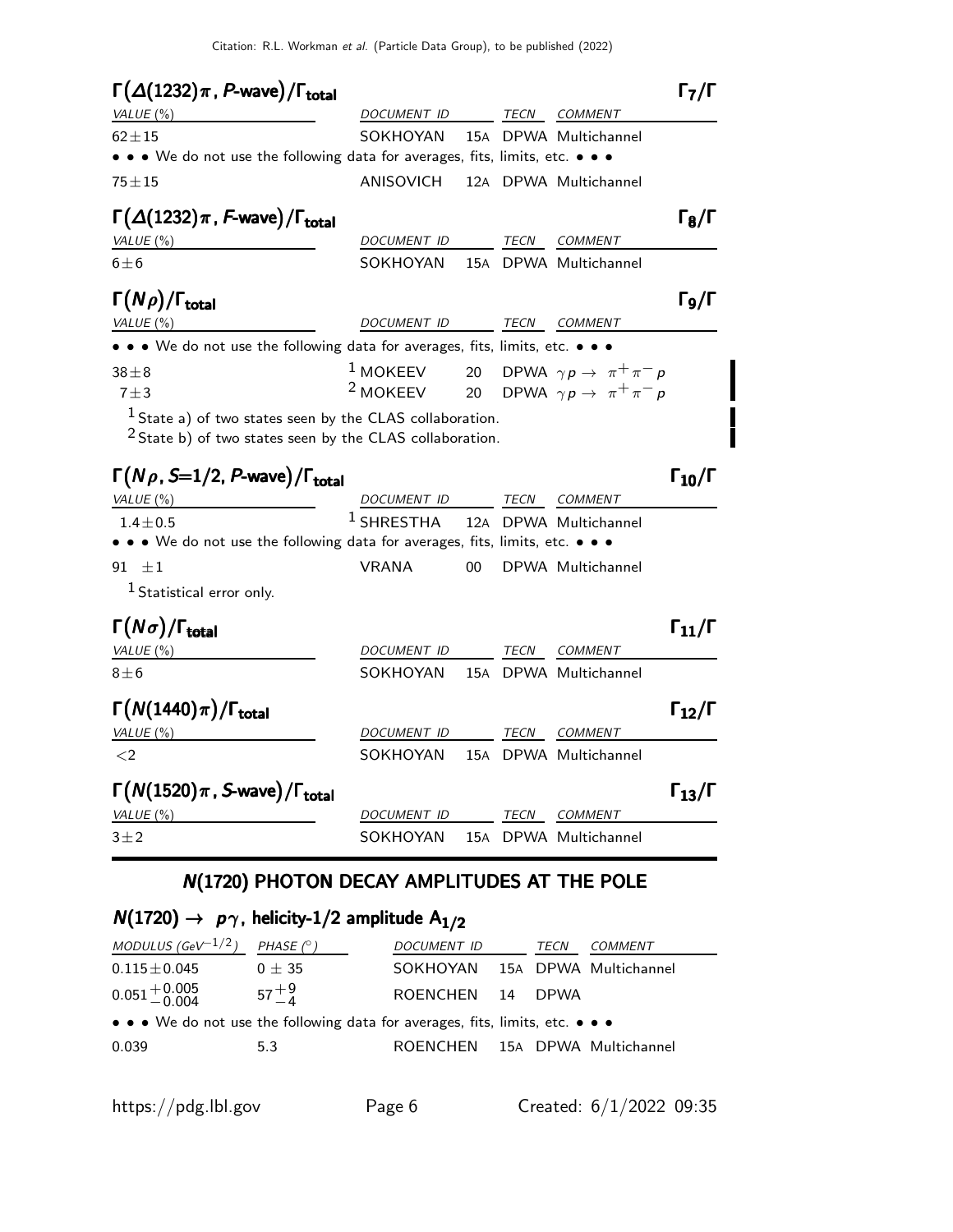# $N(1720) \rightarrow p\gamma$ , helicity-3/2 amplitude A<sub>3/2</sub>

| MODULUS (GeV <sup>-1/2</sup> )                                                | PHASE $(^\circ)$      | DOCUMENT ID                    | TECN    | <i>COMMENT</i>        |
|-------------------------------------------------------------------------------|-----------------------|--------------------------------|---------|-----------------------|
| $0.140\pm0.040$                                                               | $65 \pm 35$           | SOKHOYAN                       |         | 15A DPWA Multichannel |
| $0.014 + 0.009$<br>$-0.003$                                                   | $102 + \frac{29}{59}$ | ROENCHEN                       | 14 DPWA |                       |
| • • • We do not use the following data for averages, fits, limits, etc. • • • |                       |                                |         |                       |
| 0.032                                                                         | 66                    | ROENCHEN 15A DPWA Multichannel |         |                       |

## N(1720) BREIT-WIGNER PHOTON DECAY AMPLITUDES

# $N(1720) \rightarrow p\gamma$ , helicity-1/2 amplitude  $A_{1/2}$

| VALUE (GeV $^{-1/2}$ )                                                        | <i>DOCUMENT ID</i>                        |    | <i>TECN</i> | COMMENT                                                |
|-------------------------------------------------------------------------------|-------------------------------------------|----|-------------|--------------------------------------------------------|
| 0.080 to 0.120 (≈ 0.100) OUR ESTIMATE                                         |                                           |    |             |                                                        |
| $0.0809 \pm 0.0115$                                                           |                                           |    |             | GOLOVATCH 19 DPWA $\gamma p \rightarrow \pi^+ \pi^- p$ |
| $0.068 + 0.004$                                                               | $1$ HUNT                                  |    |             | 19 DPWA Multichannel                                   |
| $0.115 + 0.045$                                                               | SOKHOYAN                                  |    |             | 15A DPWA Multichannel                                  |
| $-0.065 \pm 0.002$                                                            | <sup>1</sup> SHKLYAR 13 DPWA Multichannel |    |             |                                                        |
| $0.095 + 0.002$                                                               | WORKMAN                                   |    |             | 12A DPWA $\gamma N \rightarrow N \pi$                  |
| • • • We do not use the following data for averages, fits, limits, etc. • • • |                                           |    |             |                                                        |
| $0.110 \pm 0.045$                                                             | ANISOVICH                                 |    |             | 12A DPWA Multichannel                                  |
| $0.057 + 0.003$                                                               | $1$ SHRESTHA                              |    |             | 12A DPWA Multichannel                                  |
| 0.073                                                                         | <b>DRECHSEL</b>                           | 07 |             | DPWA $\gamma N \rightarrow \pi N$                      |
| $0.097 \pm 0.003$                                                             | <b>DUGGER</b>                             |    |             | 07 DPWA $\gamma N \rightarrow \pi N$                   |
| $-0.053$                                                                      | <b>PENNER</b>                             |    |             | 02D DPWA Multichannel                                  |
|                                                                               |                                           |    |             |                                                        |

<sup>1</sup> Statistical error only.

# $N(1720) \rightarrow p\gamma$ , helicity-3/2 amplitude A<sub>3/2</sub>

| VALUE (GeV $^{-1/2}$ )                                                        | DOCUMENT ID           |    | TECN | <b>COMMENT</b>                            |
|-------------------------------------------------------------------------------|-----------------------|----|------|-------------------------------------------|
| $-0.034 \pm 0.0076$                                                           | GOLOVATCH 19          |    |      | DPWA $\gamma p \rightarrow \pi^+ \pi^- p$ |
| $0.028 \pm 0.003$                                                             | $1$ HUNT              | 19 |      | DPWA Multichannel                         |
| $0.135 \pm 0.040$                                                             | SOKHOYAN              |    |      | 15A DPWA Multichannel                     |
| $0.035 \pm 0.002$                                                             | $^1$ SHKLYAR          | 13 |      | DPWA Multichannel                         |
| $-0.048 + 0.002$                                                              | WORKMAN               |    |      | 12A DPWA $\gamma N \rightarrow N \pi$     |
| • • • We do not use the following data for averages, fits, limits, etc. • • • |                       |    |      |                                           |
| $0.150 + 0.030$                                                               | ANISOVICH             |    |      | 12A DPWA Multichannel                     |
| $-0.019 \pm 0.002$                                                            | <sup>1</sup> SHRESTHA |    |      | 12A DPWA Multichannel                     |
| $-0.011$                                                                      | <b>DRECHSEL</b>       | 07 |      | DPWA $\gamma N \rightarrow \pi N$         |
| $-0.039 \pm 0.003$                                                            | <b>DUGGER</b>         |    |      | 07 DPWA $\gamma N \to \pi N$              |
| 0.027                                                                         | <b>PENNER</b>         |    |      | 02D DPWA Multichannel                     |
| $1$ Statistical error only.                                                   |                       |    |      |                                           |

# $N(1720) \rightarrow n\gamma$ , helicity-1/2 amplitude A<sub>1/2</sub>

| <i>VALUE</i> (GeV $^{-1/2}$ ) | DOCUMENT ID |  |  | COMMENT               |
|-------------------------------|-------------|--|--|-----------------------|
| $-0.064 + 0.006$              | $\pm$ HUNT  |  |  | 19 DPWA Multichannel  |
| $-0.080 \!\pm\! 0.050$        | ANISOVICH   |  |  | 13B DPWA Multichannel |